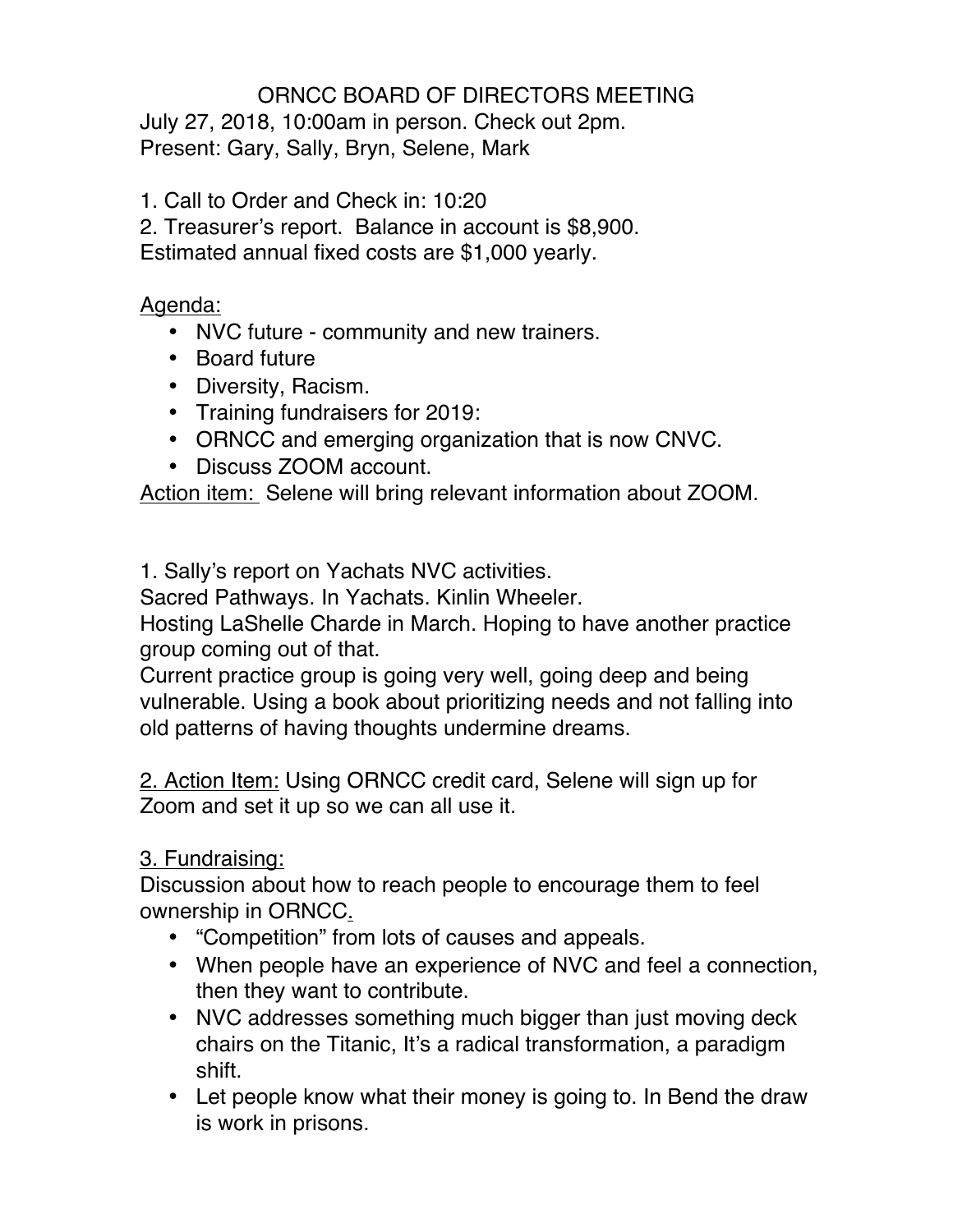- ORNCC Can contribute books in Spanish to Spanish speaking people here and in Mexico: A new book has been published in Spanish in Mexico.
- Provide scholarships to people who are working with others. eg Parenting classes,

Action Item: Gary and Mark will work on a fundraising letter that includes these ideas.

Trainings for fundraising: Spring and Fall 2019?

Pick places where there are people who might continue the work. Consider smaller communities like Roseburg.

Action item: Selene will offer workshops with some others.

Maybe in Grants Pass and Roseburg?

Requests that can be made to groups that want a training to collaborate with ORNCC.

Commitment to recruit participants. training.

Space low cost or free, publicize, encourage follow-up practice groups.

Action item: Put a notice in Newsletter asking people who've responded to the census asking: "Would you like to organize a training that we would provide trainers for with the intention of encouraging more practice in your community?"

- Training fundraisers for 2019:
- Action item: Selene will write a First draft of a letter to a group with our ask about sponsoring a training.

Letter will ask, "Are you as a group interested in NVC,

Are there trainers who would do a training for free to donate their time to support ORNCC? They could benefit by having their work known. ORNCC could cover some expenses.

We offer NVC so more people can be more effective in their lives and communities.

More fundraising ideas:

- Recruit funds specifically for: A scholarship to "Teach for Life" or other Training.
- Ask in a fundraising letter how donors would like to have funds spent.
- Books.
- Tap into other professional groups.